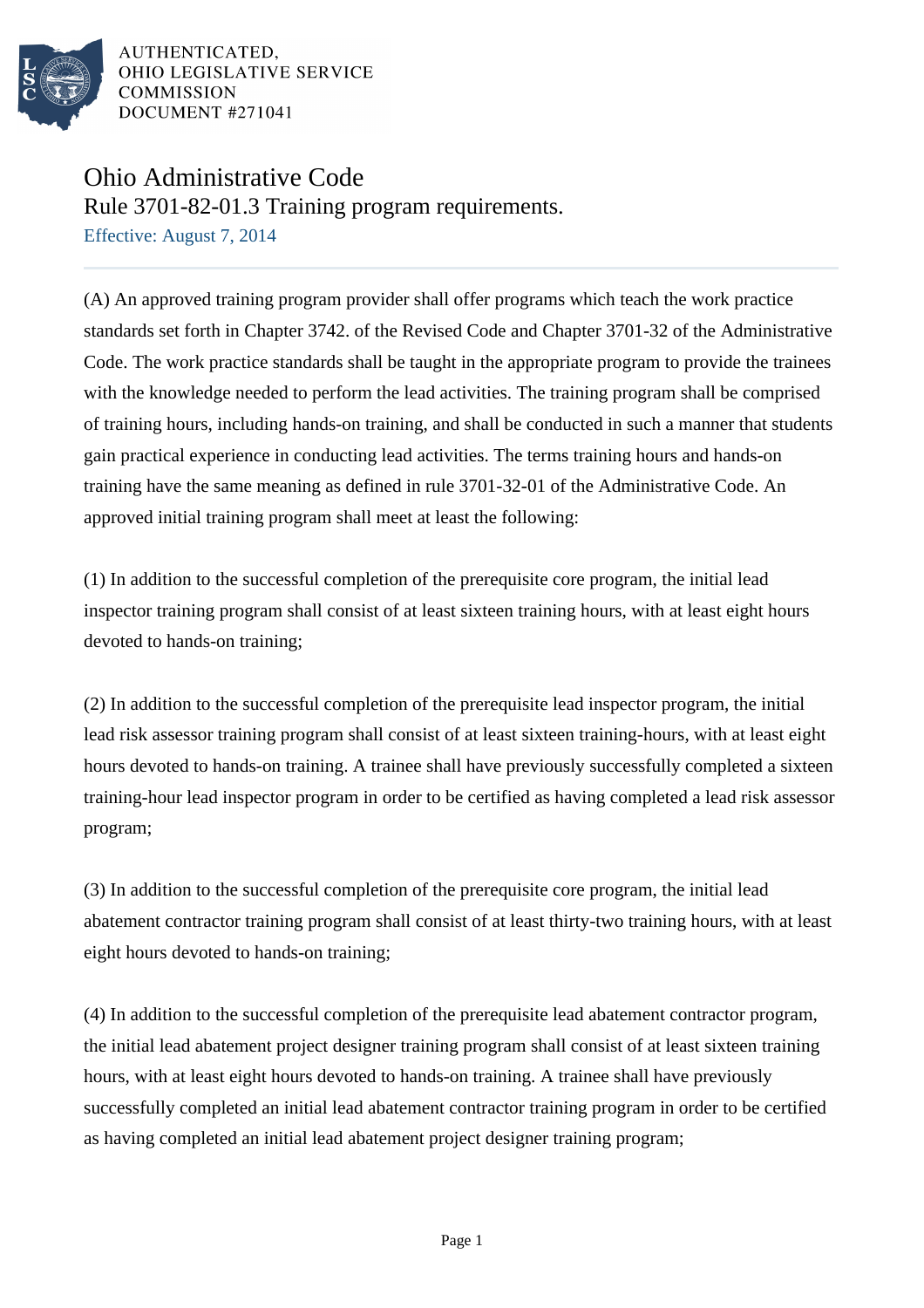

(5) In addition to the successful completion of the prerequisite core program, the initial abatement worker training program shall consist of at least twenty-four training-hours, with at least ten hours devoted to hands-on training;

(6) The initial clearance technician program shall not exceed 7.2 training hours;

(7) To successfully complete an initial training program a person must complete the training within one year;

(8) The training program shall provide written proof of the successful completion of the program to each candidate within one week of successful completion of the program examination; and

(9) The instructor-to-student ratio shall not exceed 1:25.

(B) Except in the case of the clearance technician program, each initial training program offered shall have, as a prerequisite, the completion of a core training program of at least eight training hours based on the occupational safety and health act training program for lead set forth in 29 C.F.R. 1926.62. (1993), as amended. The core program shall include instruction on the following:

(1) Background information on lead including the history of lead use and sources of environmental lead contamination including paint, surface dust, soil, water, air, and food;

(2) Health effects on the human body, including how lead enters and affects the body, symptoms of lead in the body and diagnosis, level of concern and treatment;

(3) Regulatory background including laws, regulations, and guidelines of HUD, OSHA, USEPA, Chapter 3742. of the Revised Code and the rules adopted thereunder, and local regulations;

(4) Lead and construction standards;

(5) Personal protective equipment including respiratory equipment selection, air-purifying respirators, care and cleaning of respirators, respirator fit testing, and protective clothing;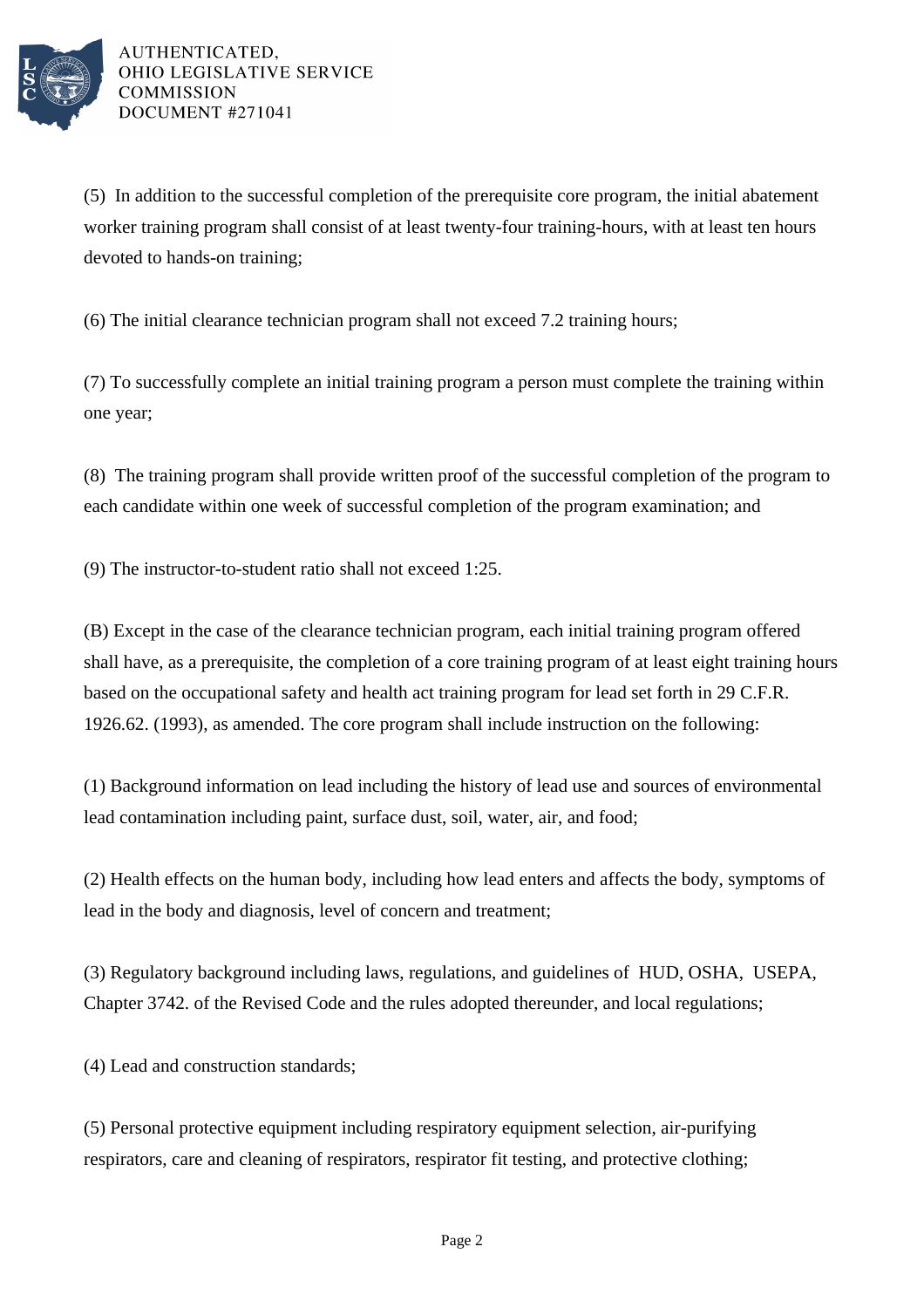

- (6) Personal hygiene practices;
- (7) Legal liability and insurance issues; and
- (8) Overview of abatement.

(C) Successful completion of the core training program satisfies the prerequisite of the core training program required for each license issued pursuant to Chapter 3701-32 of the Administrative Code.

(D) A lead inspector initial training program shall include instruction on the following:

(1) The role and responsibilities of a lead inspector;

(2) Clearance standards and testing, including random sampling; and

(3) Hands-on training and experience on the following:

(a) Lead-based paint inspection methods;

(b) Water, dust, air, paint-chip and soil sampling methodologies and quality control; and

(c) Compilation and preparation of the final inspection report and the preparation and maintenance of clearance examination documentation.

(E) A lead risk assessor initial training program shall include instruction on the following:

(1) The role and responsibilities of a lead risk assessor;

(2) All information required by paragraph (D) of this rule;

(3) The background information necessary to perform a lead risk assessment;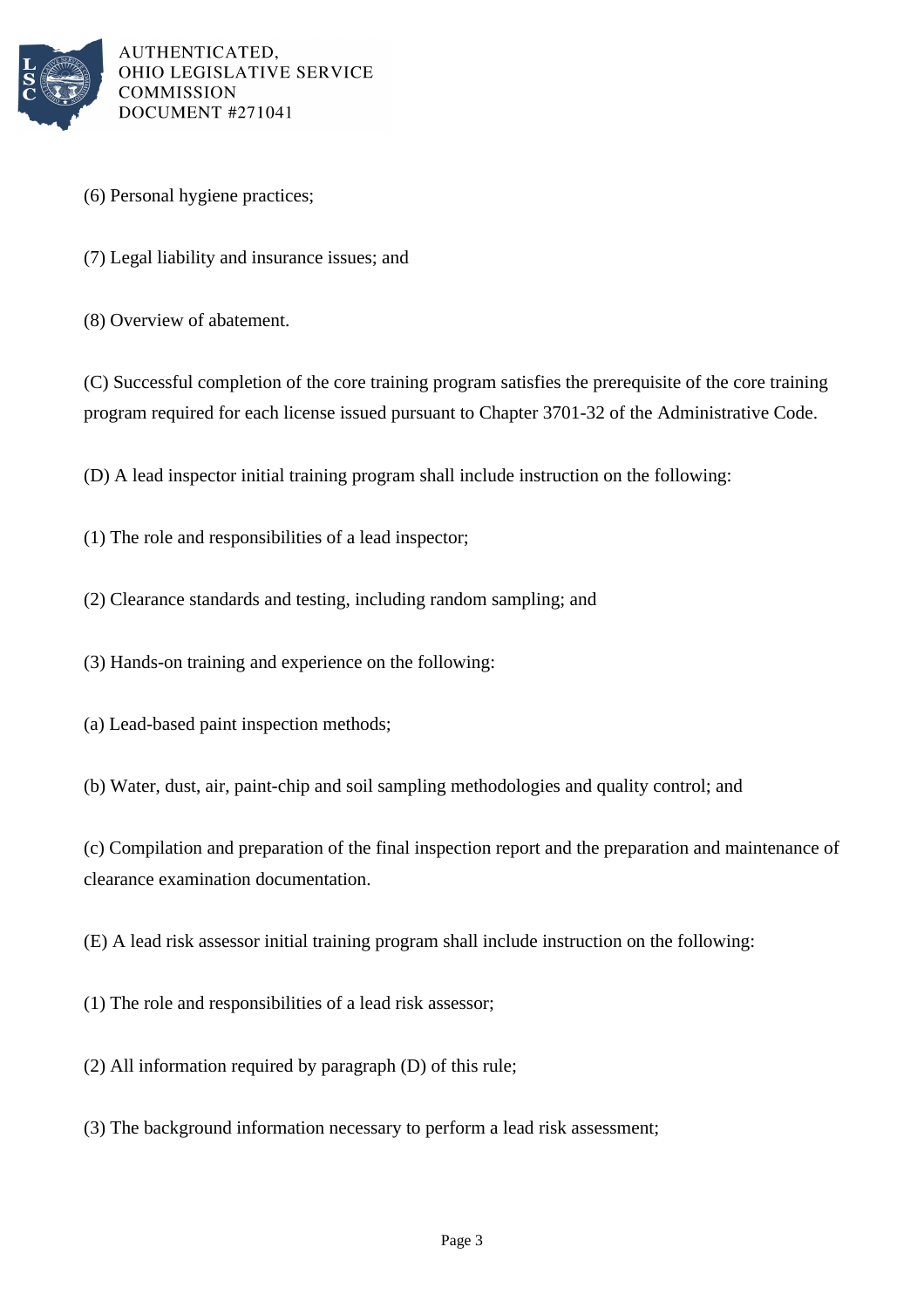

(4) The interpretation of sampling results;

(5) How to abate or reduce lead-based paint hazards including instruction on when less than full abatement is appropriate;

- (6) How to develop a plan to control lead hazards without conducting full abatement;
- (7) Record-keeping requirements;
- (8) Identification of lead-based paint hazards, lead-contaminated dust, and lead-contaminated soil;
- (9) The lead hazard screen risk assessment protocol;
- (10) Other sources of lead exposure; and
- (11) Hands-on training and experience on the following:
- (a) Visual assessment and sampling guidelines; and

(b) Preparation of lead activity reports and the preparation and maintenance of clearance examination documentation.

(F) A clearance technician initial training program shall include instruction on the following:

(1) The health effects of lead on the human body including how lead enters and affects the body, symptoms of lead in the body and diagnosis, level of concern and treatment;

(2) The role and responsibilities of a clearance technician;

(3) Visual assessment to correctly identify visible dust, debris, and deteriorated paint;

(4) Federal and state regulatory requirements for lead clearance testing;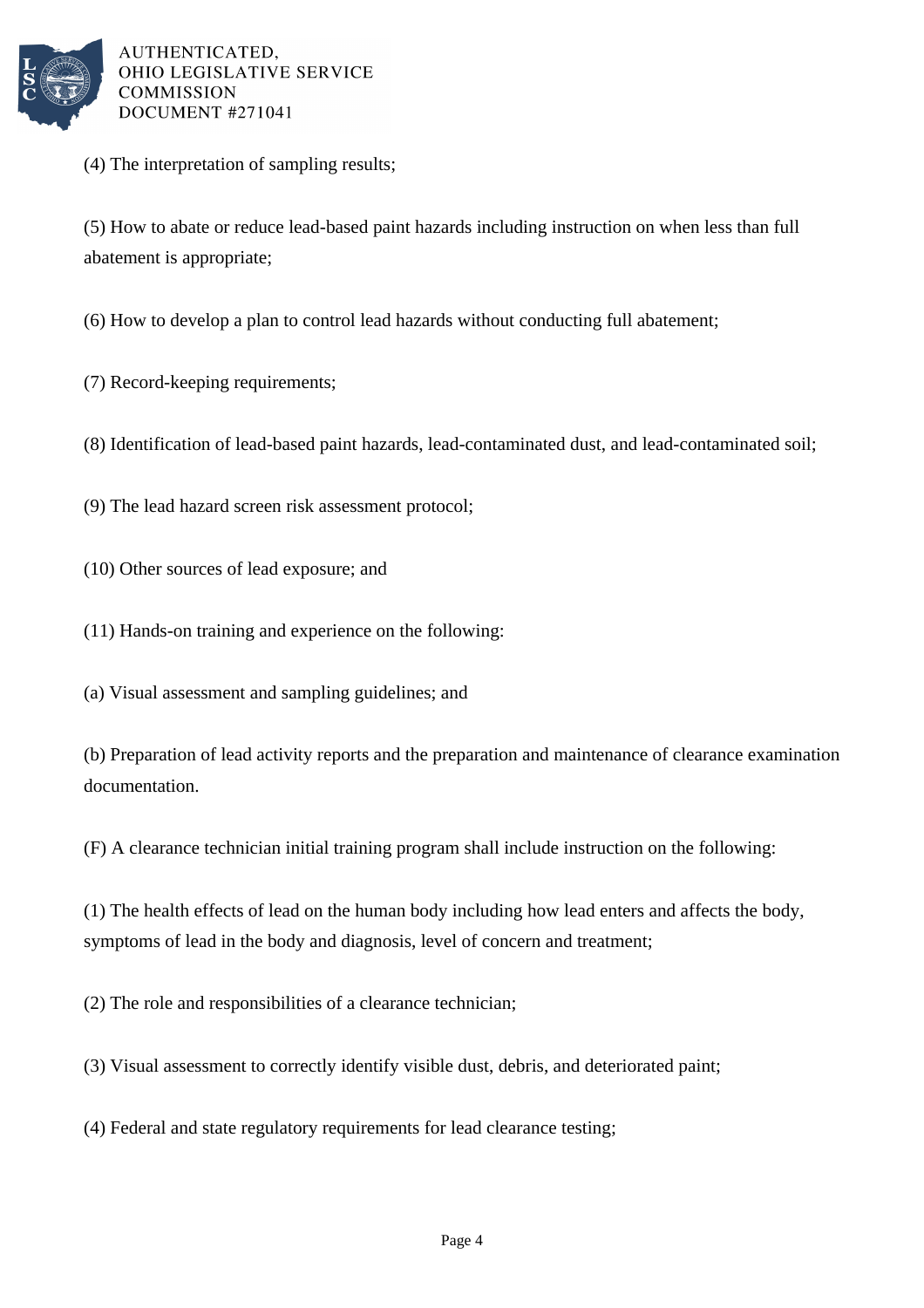

- (5) Selecting an environmental lead analytical laboratory and interpreting analysis results; and
- (6) Hands-on training and experience on the following:
- (a) Visual assessment methods;
- (b) Dust sampling methodologies;
- (c) Compilation and preparation of the post-other than abatement clearance examination report; and
- (d) Answering client questions, documentation, and record keeping.

(G) A lead abatement contractor initial training program shall include instruction and information on the following:

- (1) Legal and insurance issues relating to lead-based paint abatement;
- (2) Employee information and training;
- (3) Project management;
- (4) Contract specification development;
- (5) Supervisory techniques;
- (6) Medical monitoring requirements;
- (7) How to conduct water, soil, dust, paint- chip and air sampling;
- (8) Clearance standards and testing methods;
- (9) Waste disposal;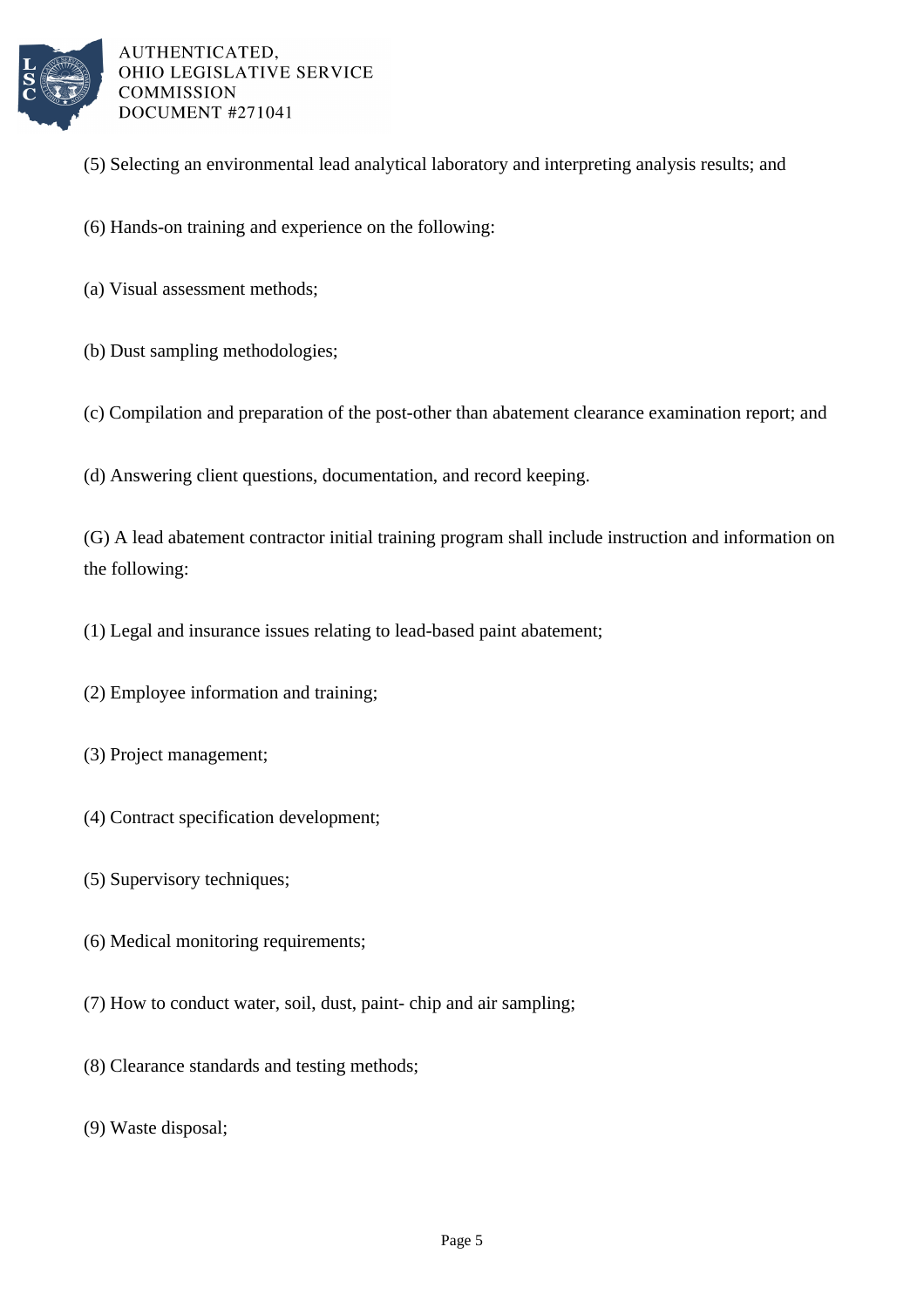

- (10) The community relations process;
- (11) Cost estimation techniques;
- (12) Record-keeping requirements;
- (13) Integration of lead abatement work with other than abatement work; and
- (14) Hands-on training and experience on the following:
- (a) Risk assessment and report interpretation;
- (b) Development of a pre-abatement plan;
- (c) Lead hazard recognition and control;
- (d) Respiratory protection and protective clothing;
- (e) Lead-based paint abatement hazard reduction methods, including prohibited methods;
- (f) Personal air monitoring procedures and techniques;
- (g) Soil and exterior dust abatement or lead-based paint hazard control and reduction methods; and

(h) Interior dust abatement or clean up and lead hazard reduction.

(H) A lead abatement project designer initial training program shall include, for large scale abatement projects information on the following:

- (1) Requirements of paragraph (G) of this rule;
- (2) Worker protection and worker safety;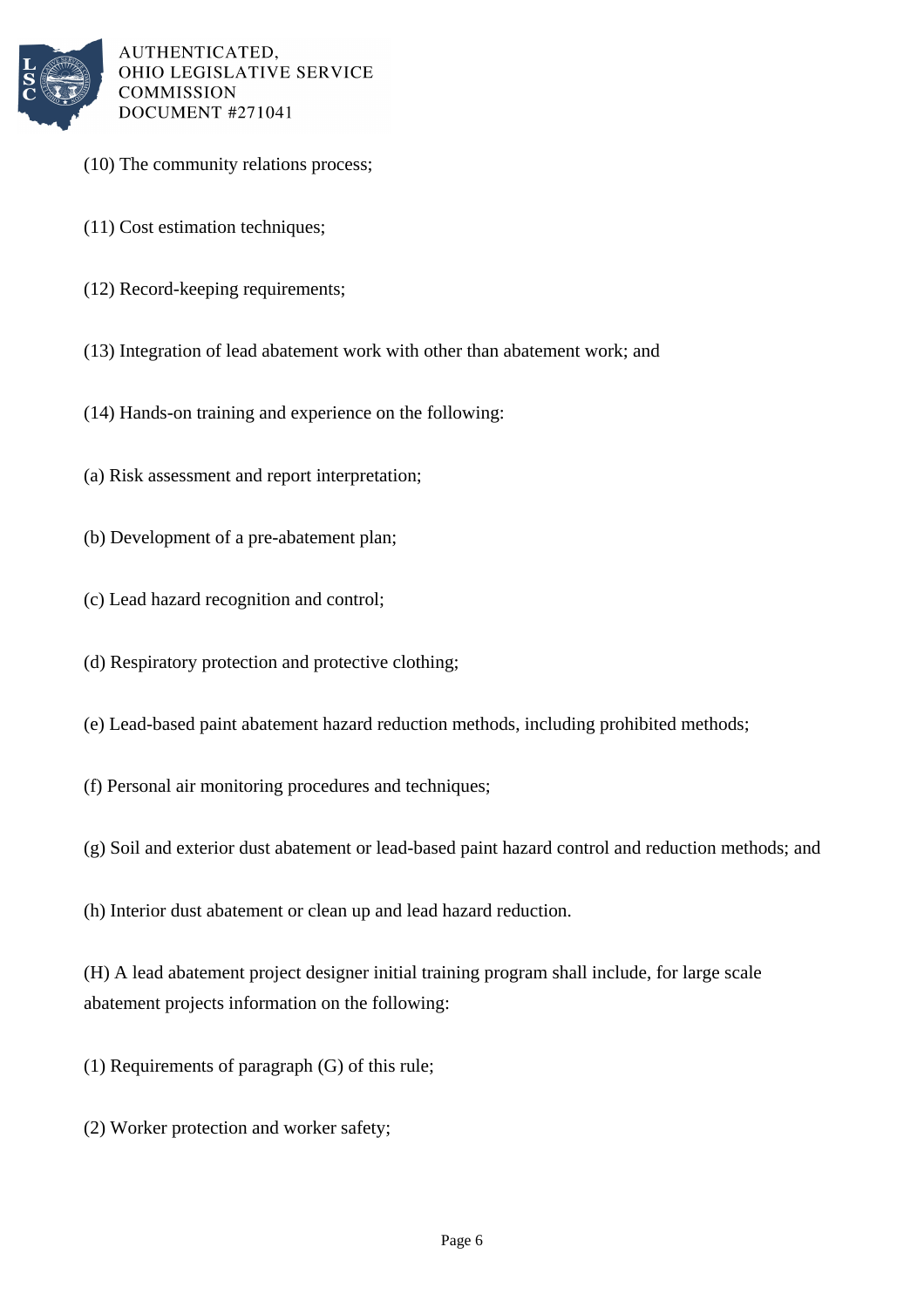

- (3) Occupant protection and community relations;
- (4) Abatement and other lead hazard reduction methods;
- (5) Specification writing;
- (6) Operations and maintenance planning;
- (7) Clean-up and waste disposal;
- (8) Writing pre-abatement plans;
- (9) Clearance examinations; and
- (10) Hands-on training and experience on the following:
- (a) Risk assessment and inspection reports interpretation;

(b) Information on project design including integration with modernization projects, abatement design or lead hazard reduction strategy, cost estimation, and construction techniques;

(c) Contract specification writing workshops; and

(d) Development of a pre-abatement plan.

(I) A lead abatement worker initial training program shall include instruction and hands-on training and experience on:

(1) Hazard recognition and control;

(2) Respiratory protection;

(3) Personal hygiene;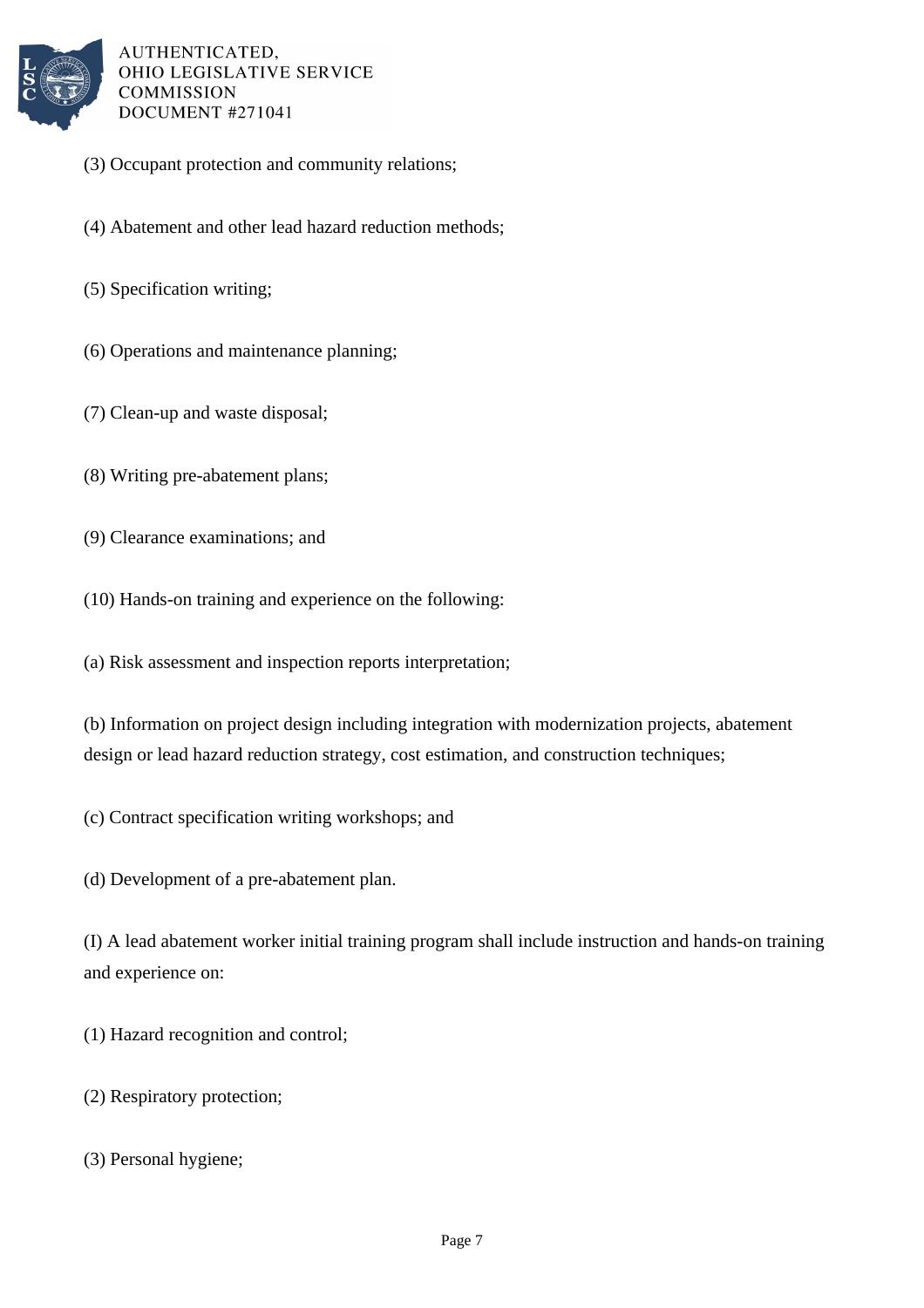

(4) Lead-based paint abatement and lead hazard reduction methods, including prohibited practices;

(5) Interior dust abatement methods and clean-up or lead hazard reduction;

(6) Soil and exterior dust abatement methods or lead hazard reduction; and

(7) Waste disposal.

(J) An approved training program may request approval to offer a refresher program for any corresponding initial program for which it already has received approval or for which it is concurrently requesting approval. The director shall not approve a refresher program unless the training program has received approval to teach the corresponding program discipline and the refresher program meets the requirements of this rule. Approval to offer a refresher program expires with the expiration of approval to offer the corresponding initial program.

(1) An approved refresher training program shall provide instruction on the following:

(a) An overview of current safety practices relating to lead activities in general, as well as specific information pertaining to the appropriate discipline;

(b) An update on current laws and regulations relating to lead activities in general, as well as specific information pertaining to the appropriate discipline; and

(c) An update on current technologies related to lead activities in general, as well as specific information pertaining to the appropriate discipline;

(2) The refresher programs for lead abatement worker, lead abatement contractor, lead risk assessor, lead inspector and lead abatement project designer must include at least eight training hours every two years. Refresher courses for all disciplines, except project designer, must include a hands-on component. The refresher program for clearance technician shall not exceed two hours or 2.4 training hours every four years;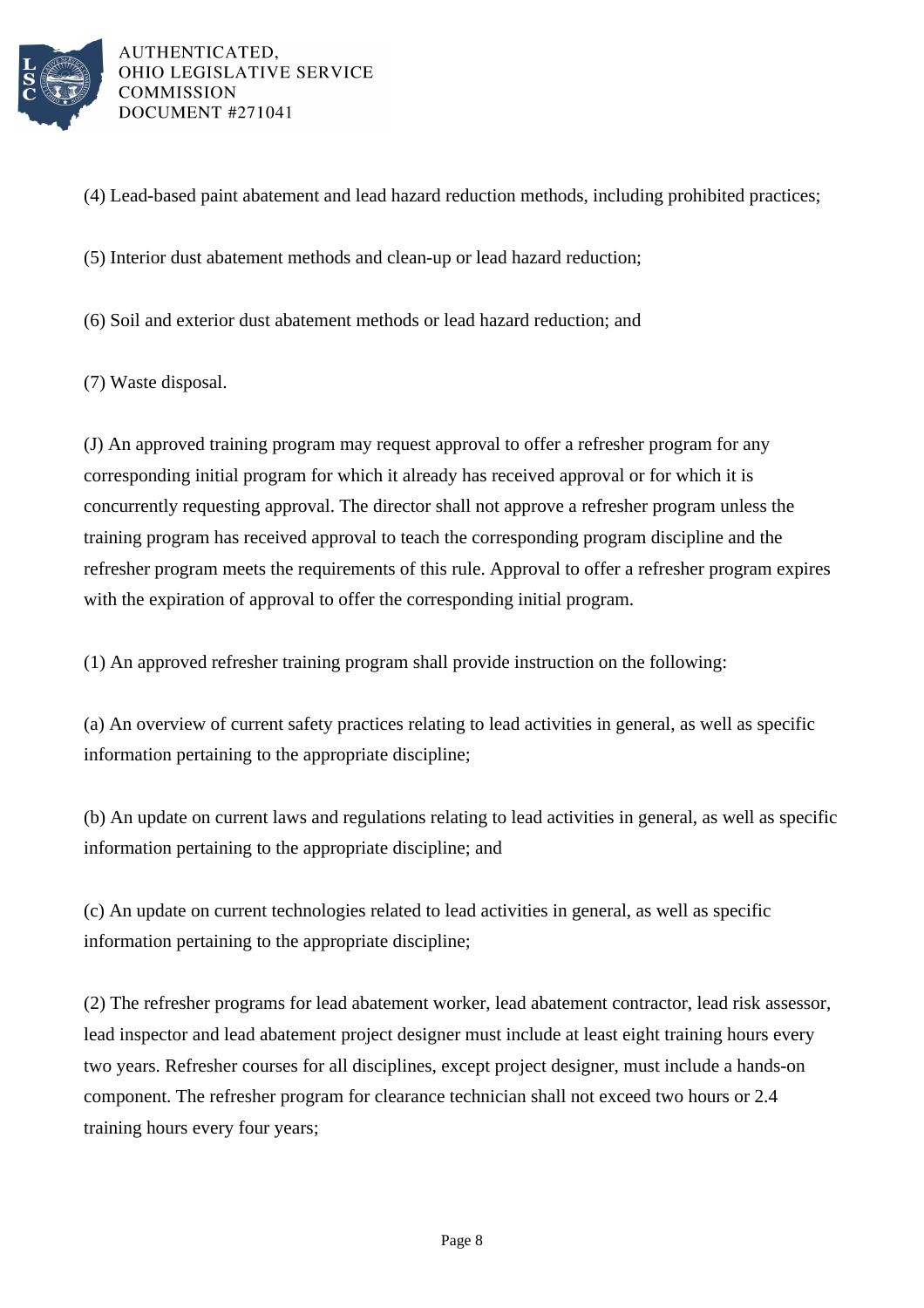

(3) A lead abatement worker may take a lead abatement contractor refresher program in lieu of a lead abatement worker refresher program; a lead inspector may take a lead risk assessor refresher training program in lieu of a lead inspector refresher program; and a lead abatement project designer may take a lead abatement contractor refresher program in lieu of a lead abatement project designer refresher program; and

(4) Each trainee shall be required to pass a discipline-specific program test, including a hands-on assessment, that is based on materials taught in the refresher program.

(K) For each initial program it offers, except for the core program, the training program shall conduct a hands-on skills assessment and a program examination at the completion of the program to evaluate trainee competency and proficiency. The hands-on skills assessment and the program examination shall be successfully completed for a trainee to pass any program.

(1) For each program examination administered, the following shall apply:

(a) An initial program examination shall consist of a minimum of fifty multiple choice questions. A refresher program test shall consist of a minimum of twenty-five multiple choice questions; and

(b) The training manager shall be responsible for determining the passing score for the program examination.

(2) Each program examination shall be administered in a manner that ensures the following:

(a) No contents are revealed to any student prior to the examination;

(b) The security of any written examination materials is ensured;

(c) All students who pass the examination do so on their own merits;

(d) No written material other than the examination materials can be viewed by any student during the examination; and